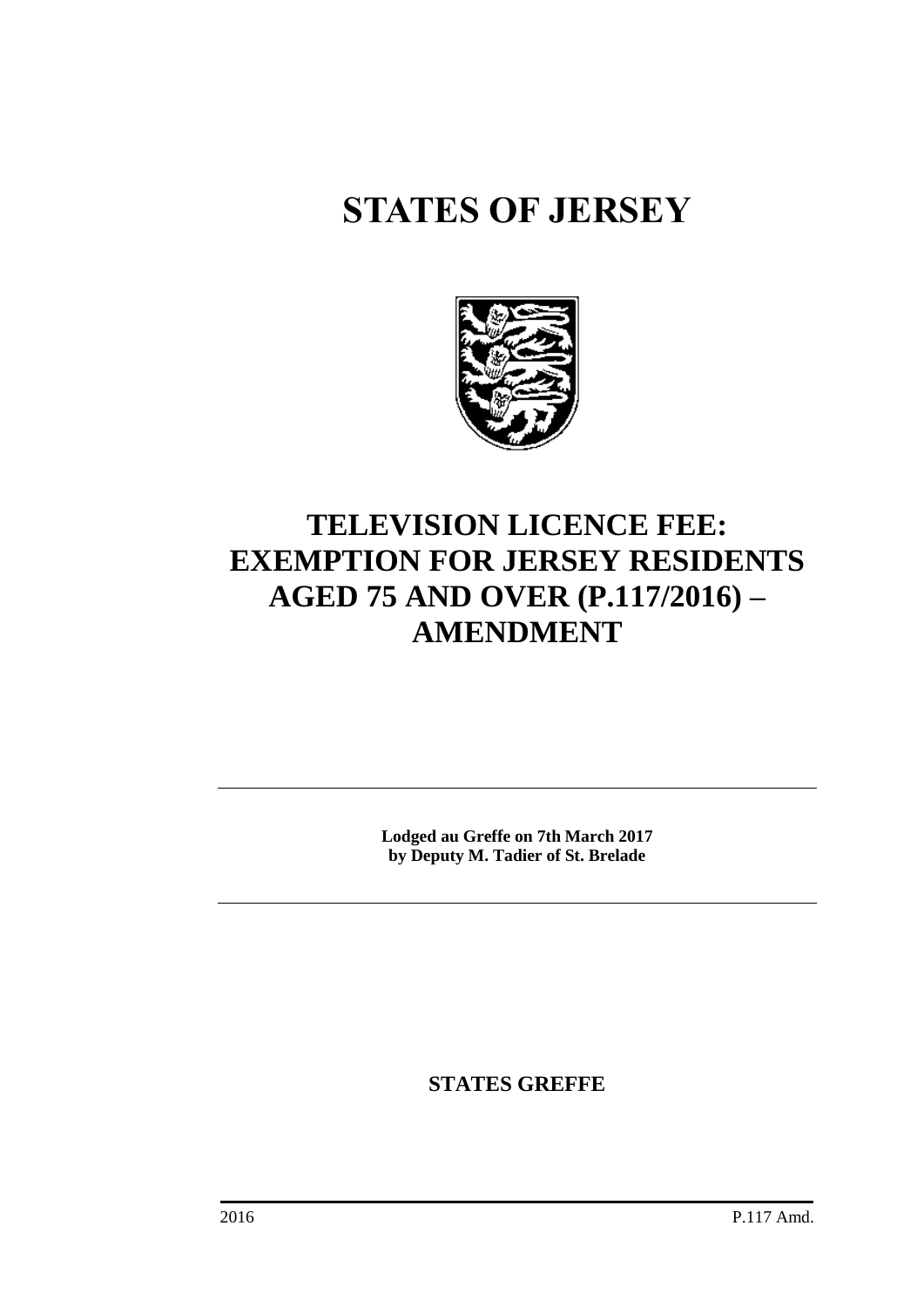#### TELEVISION LICENCE FEE: EXEMPTION FOR JERSEY RESIDENTS AGED 75 AND OVER (P.117/2016) – AMENDMENT

 $\overline{\phantom{a}}$  , where  $\overline{\phantom{a}}$ 

# **1 PAGE 2 –**

Before the words "to request the Chief Minister" insert the following paragraph (a) and rename the existing paragraph as paragraph  $(b)$  –

"(a) that the BBC should not charge over-75s living in Jersey for TV licences, in line with their proposed policy for UK residents;".

# **2 PAGE 2 –**

In the newly designated paragraph (b), after the words "to enter into" insert the word "renewed" and for the words "January 2018" substitute the words "September 2017".

DEPUTY M. TADIER OF ST. BRELADE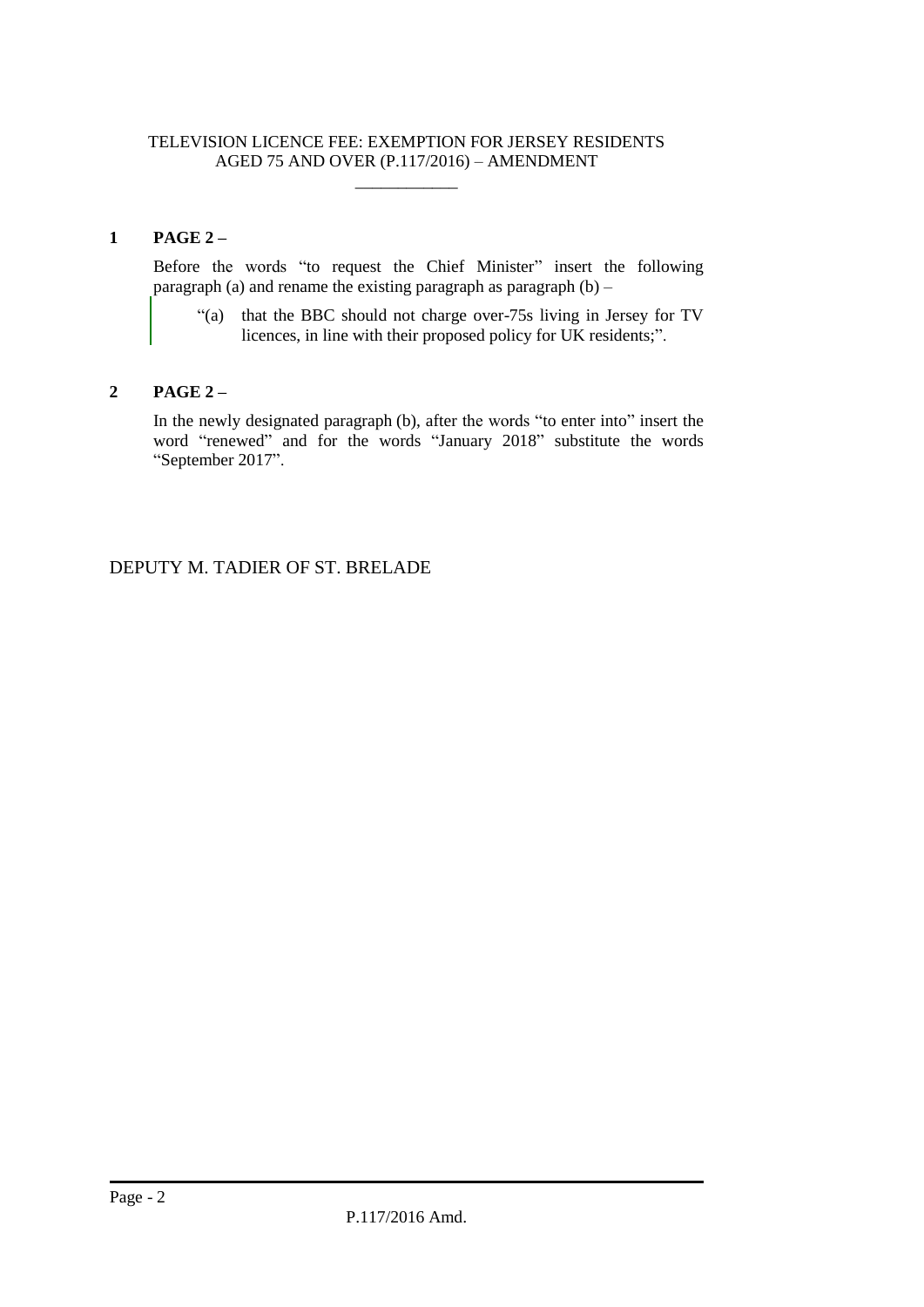#### **REPORT**

On 26th December 2016, Senator P.F.C. Ozouf circulated an e-mail to States Members outlining the 'deal' that had been struck with the BBC over future licence fee provisions for the over-75s in Jersey (see **Appendix 3**).

There are a number of areas of concern that arise from the content of the e-mail.

The first and chief concern, which is the reason for this proposition (and this amendment), is that over-75s in Jersey are being treated unfairly compared to their counterparts in the UK. This is unacceptable. There is little comfort in the words that –

# "**The BBC has committed its intention:**

# **to treat all Crown Dependencies equitably;**".

In other words, all of the Crown Dependencies will be treated unfairly.

This is not an "*excellent outcome*", as Senator Ozouf suggests, but a poor deal which sells our older residents down the river.

Another area of concern is that this deal, which is far from satisfactory, was made without any consultation of the States Assembly.

Senator Ozouf stated –

"After a lot of work, and following successful negotiations, I am happy to confirm that a draft proposal was submitted by the BBC last week. *In consultation with the Council of Ministers, and on behalf of the Government of Jersey, I have now accepted this proposal*, and the BBC's Director of Charter and Policy, on behalf of the BBC Executive, and I have now exchanged formal letters of assurance."

I am not the only States Member who has received complaints from constituents about this inherent unfairness; nor am I the only one who feels that this deal does not represent the best interests of our constituents who happen to be aged over 75.

Members are asked to support this proposition: (1) to send a clear message to the BBC that we expect our residents to be treated fairly; and (2) to give the Council of Ministers a parliamentary mandate to pursue an improved deal with the BBC in this regard.

# **Financial and manpower implications**

It is expected that there are no manpower implications arising from the main proposition or this amendment, and that any work arising will be carried out from within existing departmental budgets.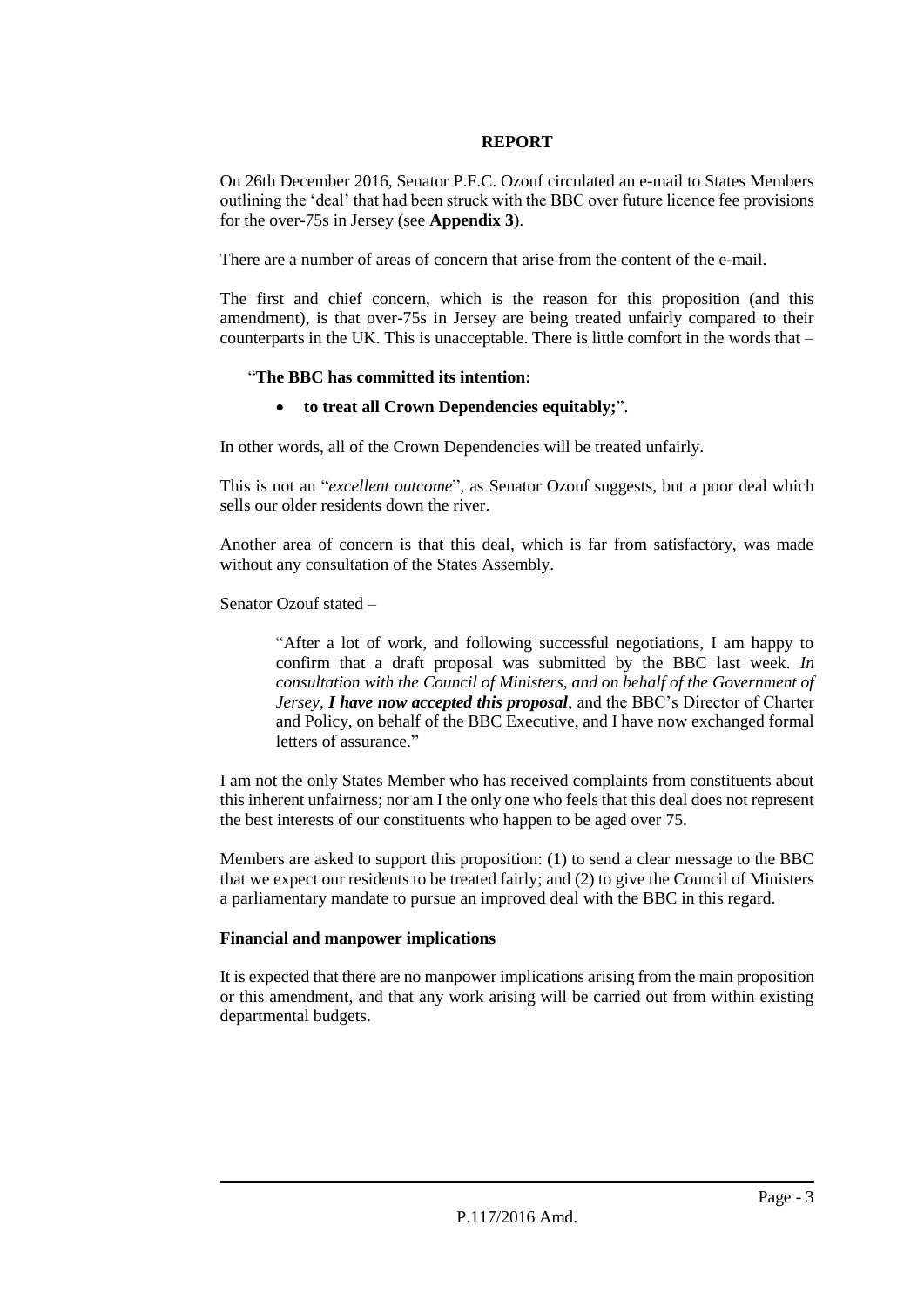# "**STATEMENT TO BE MADE BY THE ASSISTANT CHIEF MINISTER ON WEDNESDAY 16TH NOVEMBER 2016**

I am making this brief statement in response to Deputy Tadier's proposition P.117/2016, regarding age-related concessions to the television licence fee for Jersey residents.

This followed Deputy Mézec's written question in October 2015 on the subject.

I wanted to provide States Members with an update on the progress that the States of Jersey has made in this area, and on the issue of BBC Charter renewal more generally.

As many Members will know, the Charter forms the constitutional basis for the BBC, sitting alongside a Framework Agreement that adds a level of policy detail.

Collectively, these two documents set out the public purposes of the BBC, they guarantee its independence, and they cover its various duties and funding. Both apply to Jersey, and both expire at the end of this year.

To ensure that Jersey's relationship with the BBC remains clearly defined from January therefore, States of Jersey officers have (since 2015) been in regular discussions with the BBC and the Department for Culture, Media and Sport (the DCMS).

These discussions have covered various subjects within the broader context of Charter renewal.

However, I can confirm that Officials were tasked specifically with ensuring that the BBC continues to treat the Island fairly with regard to funding for TV licence concessions.

And also that Jersey continues to receive a high level of service provision from the BBC in the future, in terms of radio, television and other services (such as live coverage of States sittings).

In early discussions it was established that the agreement between the UK Government and the BBC regarding age-related concessions to the TV licence only applies to people over the age of 75 in the UK and not to the Crown Dependencies.

As Members will understand, this is partly due to the fact that the social security systems of the jurisdictions are separate and distinct.

Until a formal agreement has been finalised with the BBC, I cannot confirm the full outcome of these discussions.

However, it is worth noting that officers from the Digital Policy team and the London Office have developed a strong working relationship with their counterparts at both the BBC and DCMS over the course of the past year, and I can say that both parties have been receptive to our requests.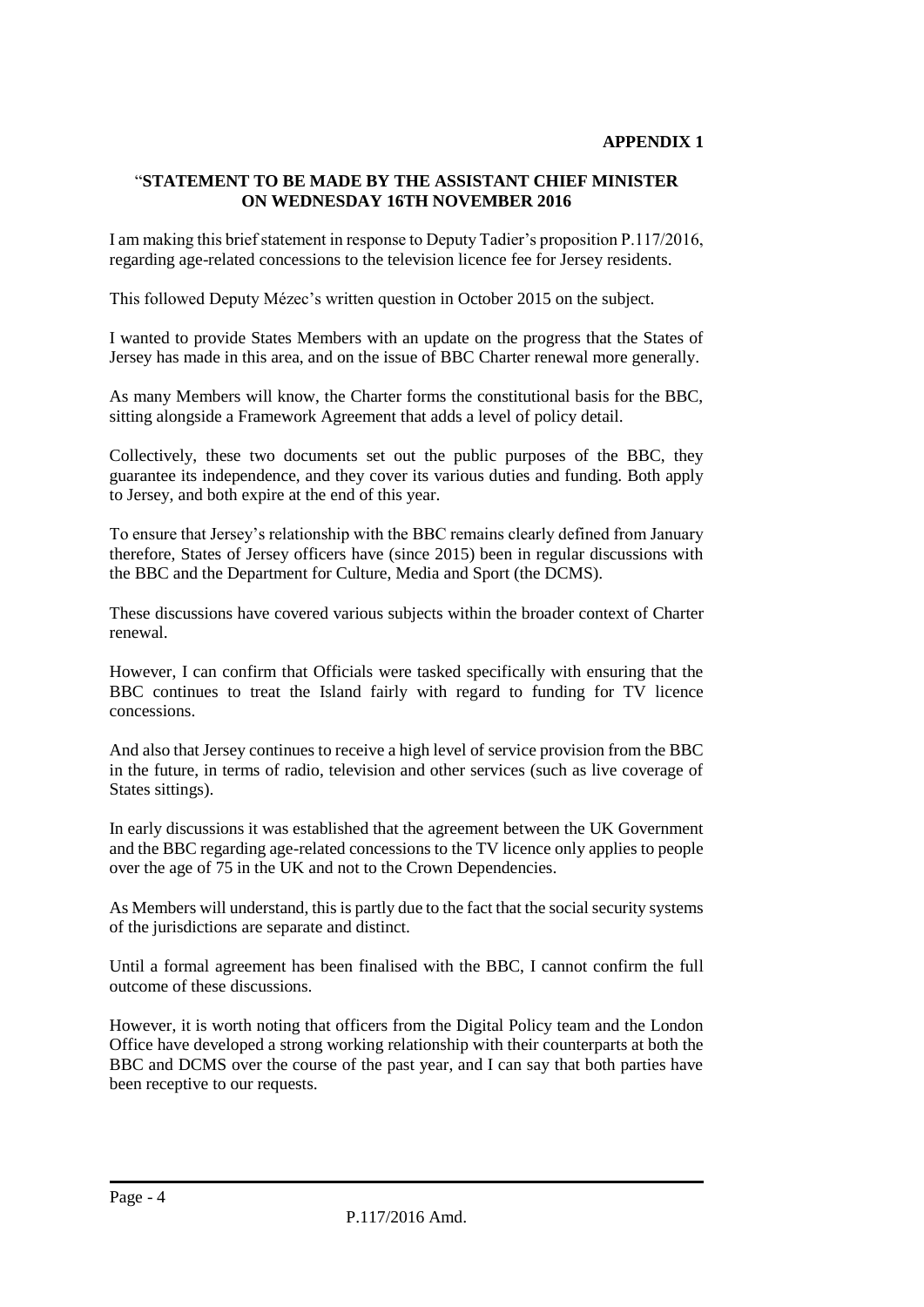I am also happy to advise that, where appropriate, these discussions have been conducted on a pan-Island basis with representatives of Guernsey and the Isle of Man, to ensure an equitable approach across the Crown Dependencies.

In recent months, meetings between States of Jersey officers, the DCMS and the BBC took place on:

16th December 2015 (with the BBC) 17th December 2015 (with the DCMS) 27th April 2016 (with the DCMS) 19th May 2016 (with the BBC) 16th August 2016 (with the BBC and the DCMS) 4th November 2016 (with the DCMS).

I hope this goes some way to answering Deputy Tadier's question. It is disappointing that the Deputy did not seek to ask or email me directly about the progress that was being made, and instead lodged a proposition.

I look forward to providing further information once an agreement between the States of Jersey and the BBC has been finalised.

This will be before the end of the year.

In the meantime, and subject to the caveat I have already mentioned, I look forward to answering any questions that Members might have on this issue."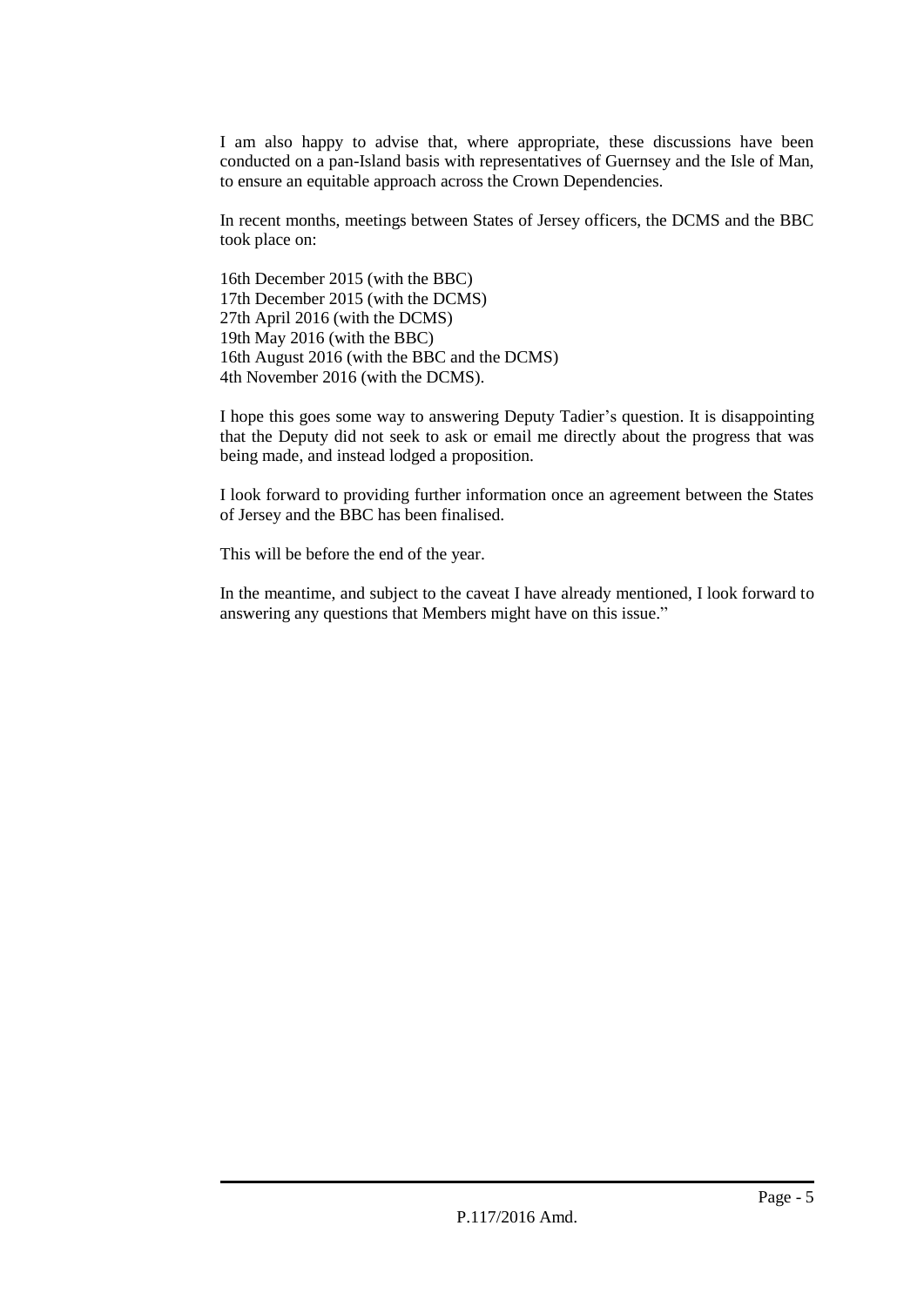### **APPENDIX 2**

# "**STATEMENT TO BE MADE BY THE ASSISTANT CHIEF MINISTER ON WEDNESDAY 14TH DECEMBER 2016**

#### **Television Licences**

I promised States Members that I would get back to them before the end of the year with an update.

Officers have this week successfully completed negotiations with the BBC, with positive outcomes.

Officers are in contact with the BBC to arrange final sign off with the Deputy Director General, who is in charge of all financial matters for the BBC, before the end of this week.

As soon as this formal sign-off has been received, I will write to all States Members individually, confirming the terms of the agreement."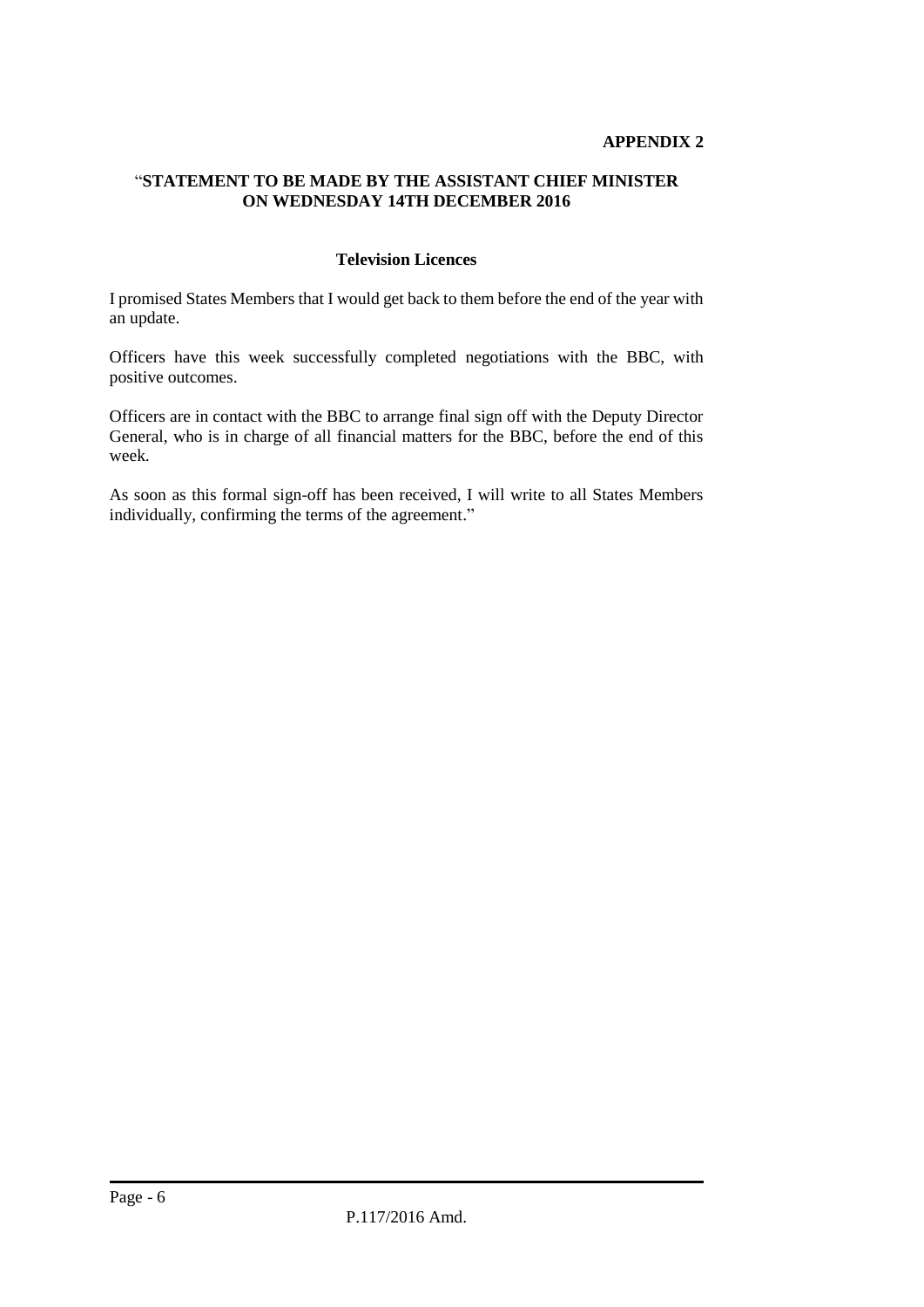### **E-MAIL FROM SENATOR P.F.C. OZOUF TO ALL STATES MEMBERS**

"**From:** Philip Ozouf **Sent:** 22 December 2016 16:37 **To:** All States Members (including ex officio members) **Subject:** BBC Arrangements and TV Licence Concessions

Dear colleagues,

I made a brief statement in the States Assembly on 14 December about the work that is being done to finalise arrangements between the States of Jersey and the BBC for the provision of broadcasting services to the Island. This followed my commitment earlier in the year to provide further information to States Members once this had been done.

After a lot of work, and following successful negotiations, I am happy to confirm that a draft proposal was submitted by the BBC last week. In consultation with the Council of Ministers, and on behalf of the Government of Jersey, I have now accepted this proposal, and the BBC's Director of Charter and Policy, on behalf of the BBC Executive, and I have now exchanged formal letters of assurance.

I am delighted to now inform members that the letters signed include assurances on the future of the BBC's service provision to Jersey, as well as agreeing very positive arrangements in respect of TV licences for over-75s in Jersey. From 2018, the BBC intends to begin contributing towards the cost of Jersey's means-tested concession to the TV licence for eligible citizens over the age of 75. This contribution will be approximately £270,000 from 2018 to 2020.

This is an excellent outcome, and one that is far more positive for Jersey than could have been anticipated a few months ago. This is undoubtedly the result of an excellent working relationship my officials in Chief Minister's Department and the London Office have built up with the BBC over recent times.

I have previously provided States Members with a detailed description of why these arrangements are important to Jersey, what their broader purpose is, and the official work that has gone into securing them. Below is a description of the respective commitments that the BBC and the States of Jersey have now made.

The BBC has committed its intention:

- to treat all Crown Dependencies equitably;
- to continue to provide Jersey with radio, television and other services (such as coverage of States sittings) to the same extent that it currently does;
- to contribute phased funding for Jersey's means-tested TV licence concession for people over the age of 75 (providing one third of the cost in 2018/19 and two thirds of the cost in 2019/20) – this will save the States approx. £90,000 and £180,000 over the two years respectively;